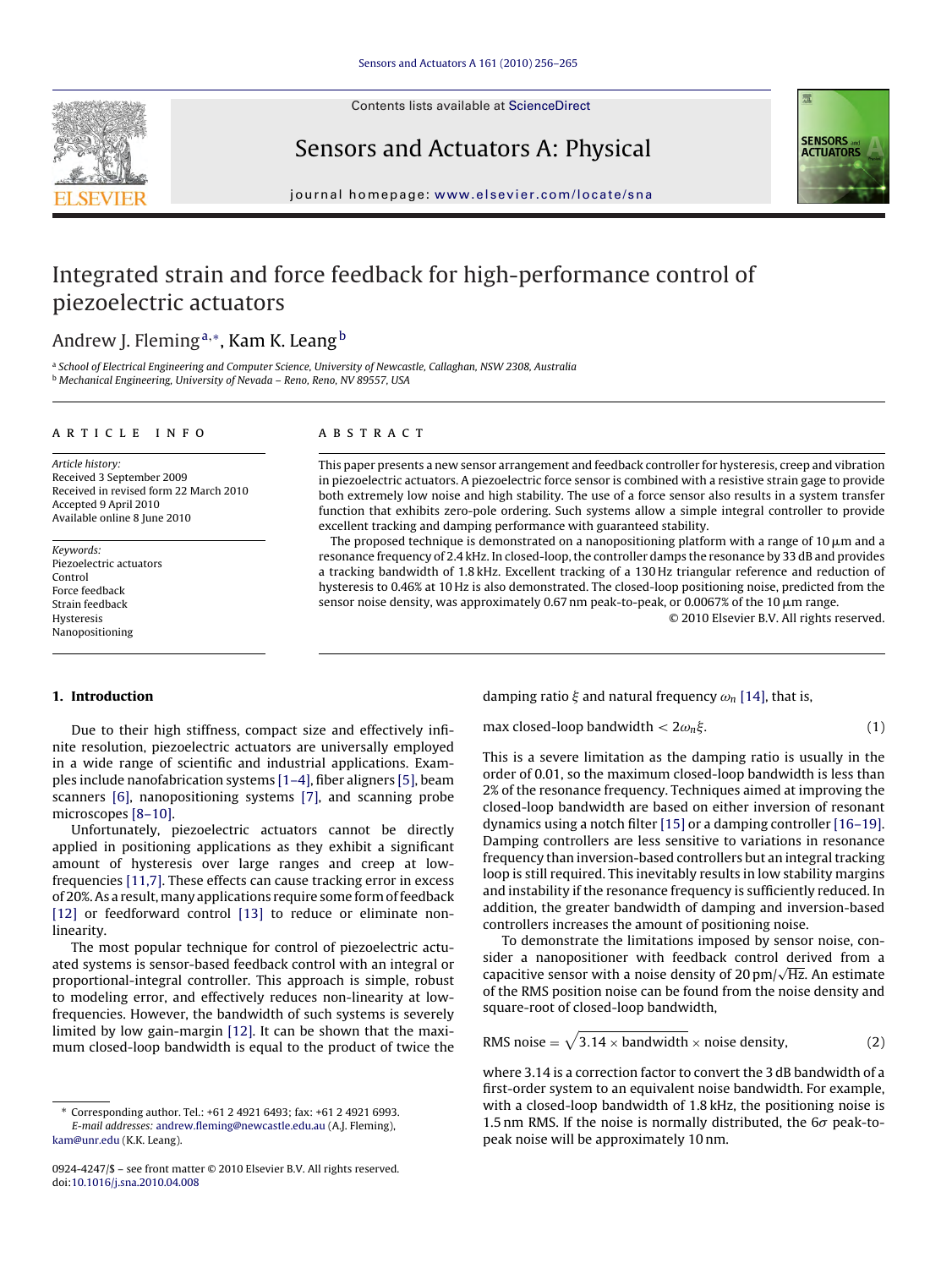<span id="page-1-0"></span>

**Fig. 1.** High-speed nanopositioning platform with strain and force sensors fitted to the y-axis actuator.

Feedforward control [\[20,21\]](#page-8-0) can be used independently [\[22,23\]](#page-8-0) or to improve the response of a feedback system without increasing the positioning noise [\[12,24\]. H](#page-8-0)owever, feedforward control may not be feasible if variations in resonance frequency are expected [\[25\].](#page-8-0) Additionally, feedforward compensation of creep and hysteresis requires an accurate model, one that may be complex and computationally demanding to procure and invert. If the reference signal is periodic, iterative feedforward [\[26,27\], a](#page-8-0)daptive [\[28\], a](#page-8-0)nd repetitive control[\[29\]](#page-8-0) can be applied. These techniques can provide excellent tracking performance but require a periodic reference and significant digital signal processing capabilities.

In this work, a new technique is presented for control of hysteresis, creep and vibration in piezoelectric actuated systems. The proposed technique utilizes a resistive strain gage and piezoelectric force sensor to estimate displacement. The piezoelectric force sensor exhibits extremely low noise at frequencies above 1 Hz but cannot measure static displacement and is prone to drift. To eliminate these low-frequency errors, the strain gage signal is substituted at low frequencies. In contrast to standard capacitive, inductive and optical displacement sensors, the proposed scheme can be integrated into the actuator which minimizes parts count and overall system cost. The total cost of parts and components for the proposed scheme is less than \$100, which is considerably less than the typical cost of a capacitive sensor, which is approximately \$2000.

In Section 2, a nanopositioning system is described for demonstration of the proposed technique. This is followed by an introduction to strain and piezoelectric force sensors in Sections [3 and 4.](#page-2-0) Section [4](#page-2-0) also contains the derivation of an electromechanical model and a review of the recently introduced technique of force feedback position control [\[14\]. T](#page-8-0)his technique is extended in Section [5](#page-5-0) for use with complementary strain and force sensors. Due to the system properties, a simple integral controller can provide excellent tracking and damping performance with guaranteed stability. This technique is demonstrated in Section [6. C](#page-7-0)onclusions are drawn in Section [7.](#page-7-0)

# **2. Experimental system**

Although the technique of strain and force feedback is applicable to a wide range of mechatronic systems, in this work, the proposed controller is applied to the nanopositioning platform pictured in Fig. 1. This platform is designed for high-bandwidth applications such as video-speed scanning probe microscopy [\[30–33\]. T](#page-8-0)he platform develops approximately 10  $\mu$ m of travel in the lateral scan axes and 4  $\upmu$ m travel in the vertical direction. As the vertical and



**Fig. 2.** A piezoelectric actuator with integrated strain and force sensors. The strain sensors are bonded to the front and back surface while the force sensor is a small piezoelectric stack placed between the actuator and load ball. The load half-ball is used to eliminate the transmission of torsion and bending moments to the force sensor and moving platform.

x-axes are physically small with low mass, the resonance frequencies are greater than 10 kHz. However, due to the large y-axis mass, the resonance frequency in this direction is only 2.4 kHz. As this axis is required to follow triangular trajectories up to 100 Hz, compensation is required to eliminate oscillation and reduce nonlinearity. The technique of strain and force feedback will be applied to achieve high-performance tracking with simplicity, low-cost and high robustness.

The actuator used to drive the y-axis is pictured in Fig. 2. It comprises of a 10 mm Noliac SCMAP07 actuator connected serially to a 2 mm Noliac CMAP06 stack force sensor. The ceramic spacers provide a robust bonding surface between the two stacks and minimize the measurement error due to Poisson coupling. This error is caused by contraction of the stack body during elongation. If the sensor is bonded directly to the actuator, this contraction is erroneously measured and produces an effect opposite in polarity to the applied force. A further discussion of Poisson coupling and methods to eliminate it can be found in reference [\[14\]. I](#page-8-0)n addition to the force sensor, there are also two resistive strain sensors attached to the top and bottom surface of the actuator. Full descriptions of the strain gages, instrumentation, and force sensor are provided in Sections [3 and 4. A](#page-2-0) Kaman inductive position sensor (SMU9000-15N) was also used to measure the frequency and time domain displacement of the system. These open-loop responses are plotted in Section [6.](#page-7-0)

The actuator was driven with a Piezodrive PDL200 linear amplifier. With the 330 nF actuator capacitance, the PDL200 provides a bandwidth of approximately 22 kHz. The amplifier gain and other system sensitivities are summarized in Fig. 3.



**Fig. 3.** System gains and sensitivities.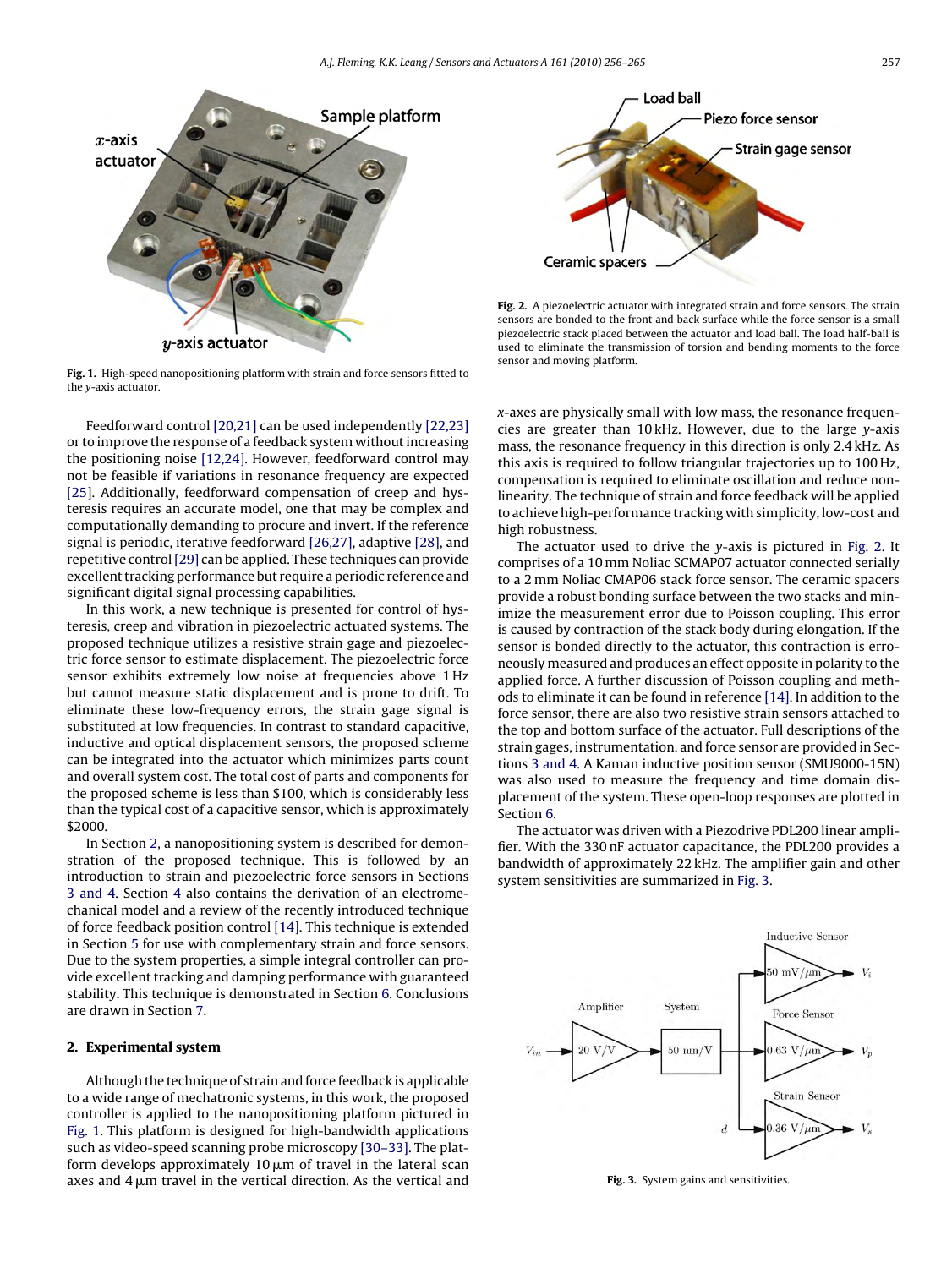<span id="page-2-0"></span>

**Fig. 4.** Strain gage bridge circuit. The two strain gages are the varying elements of the bridge, likewise the dummy resistors are fixed. All of the resistors have a nominal resistance of 350  $\Omega$ .

### **3. Resistive strain feedback**

Resistive strain gages are the most common types of position sensor used for control of piezoelectric actuators. They are often integrated into the actuator for position feedback. Strain sensors can also be retrofitted to other actuators simply by bonding the sensor to the actuator surface. Two example applications that utilize resistive strain feedback are [\[34\]](#page-8-0) and [\[35\].](#page-8-0)

Resistive strain gages are constructed from a thin layer of conducting foil laminated between two insulating layers. With a zig-zag conductor pattern, strain gages can be designed for high sensitivity in only one direction, e.g. elongation. As a strain gage is elongated, the resistance increases proportionally. The change in resistance per unit strain is known as the gage factor GF defined by

$$
GF = \frac{\Delta R/R_G}{\epsilon},\tag{3}
$$

where  $\Delta R$  is the change in resistance from the nominal value  $R_G$ for a strain  $\epsilon$ . As the gage factor is typically in the order of 1 or 2, the change is resistance is similar in magnitude to the percentage of strain. For a piezoelectric transducer with a maximum strain of approximately 0.1%, the change in resistance will also be around 0.1%. This small variation requires a bridge circuit for accurate measurement.

#### 3.1. Practical application of strain gages

In [Fig. 2,](#page-1-0) the piezoelectric actuator described in Section [2](#page-1-0) is pictured with a strain gage bonded to each of the two nonelectrode sides. The strain gages are Omega SGD-3/350-LY13 gages, with a nominal resistance of 350  $\Omega$  and package dimensions of  $7 \text{ mm} \times 4 \text{ mm}$ .

The electrical wiring of the strain gages is illustrated in Fig. 4. The full bridge circuit is completed by two dummy 350  $\Omega$  wire wound resistors and excited by a 5 V DC source. The differential bridge voltage ( $V^+ - V^-$ ) is acquired and amplified by a Vishay Micro-Measurements 2120B strain gage amplifier. As the circuit is a two-varying-element full-bridge, the measured voltage is

$$
V_s = \frac{A_v V_b}{2} \left( \frac{\Delta R}{R_G + \Delta R/2} \right),\tag{4}
$$

where  $A_v = 2000$  is the differential gain and  $V_b = 5$  V is the excitation voltage. By substituting (3) into (4) and neglecting the small bridge non-linearity, $1$  the measured voltage is proportional to the



**Fig. 5.** The noise density of the inductive, resistive strain, and piezoelectric force sensor, all scaled to nm/<sup>√</sup> Hz. The simulated noise of the piezoelectric force sensor is also plotted as a dashed line.

strain  $\epsilon$  and displacement d by

$$
V_s = \mathsf{GF} \frac{1}{2} A_v V_b \epsilon \tag{5}
$$

$$
V_s = \mathsf{GF} \frac{1}{2L} A_v V_b d,\tag{6}
$$

where L is the actuator length. With a gage factor of 1, the position sensitivity of the strain sensor will be 0.5 V/ $\mu$ m which implies a full scale voltage of 5 V for the maximum strain of 10  $\mu$ m.

By calibrating the strain gage output with the inductive sensor, the experimental sensitivity was found to be 0.3633 V/ $\mu$ m.

#### 3.2. Strain gage characteristics and noise

Compared to other position sensors, strain gages are compact, low-cost, precise, and highly stable—particularly in the fourvarying-element configuration that requires two actuators in a push–pull arrangement [\[34\].](#page-8-0) However, a major disadvantage is the significant measurement noise. This is due to the high instrumentation gain, the thermal noise of the sensor, and the voltage and current noise of the amplifier. As a result, strain gages usually exhibit an order of magnitude greater noise density than capacitive or inductive sensors.

The noise density of the strain signal (scaled to nm) is plotted in Fig. 5. The sensor exhibits a constant noise density of approximately 20 pm/<sup>√</sup> Hz and a 1/f noise corner frequency of around 10 Hz. This is comparable to the inductive sensor which has a range of 200  $\rm \mu m$ . However, for an inductive or capacitive sensor with a range of 10  $\mu$ m, the expected noise density would be only 1  $\mu$ m/ $\sqrt{Hz}$ , which is an order of magnitude less than the resistive strain gage. Hence, strain gages are rarely used in systems designed for high resolution. If they are utilized in such systems, the closed-loop bandwidth must be severely restrained. For example, with a noise density of 20 pm/<sup>√</sup> Hz, the closed-loop bandwidth must be less than 22 Hz to achieve a peak-to-peak noise of 1 nm (assuming a Gaussian distribution and first-order response). To overcome this difficultly, a low noise force sensor is described in the following section.

#### **4. Force feedback**

Force feedback was recently proposed as a new technique for vibration control and linearization of nanopositioning systems [\[14\].](#page-8-0) Rather than using a direct position sensor, this technique uses a measurement of the actuator load force as shown in [Fig. 6\(a](#page-3-0)).

<sup>&</sup>lt;sup>1</sup> In a two-varying-element bridge circuit, the non-linearity due to  $\Delta R/2$  in Eq. (4) is 0.5% non-linearity per percent of strain [\[36\]. S](#page-8-0)ince the maximum strain of a piezoelectric actuator is 0.1%, the maximum non-linearity is only 0.05% and can be neglected. If this magnitude of non-linearity is not tolerable, compensating circuits are available [\[36\].](#page-8-0)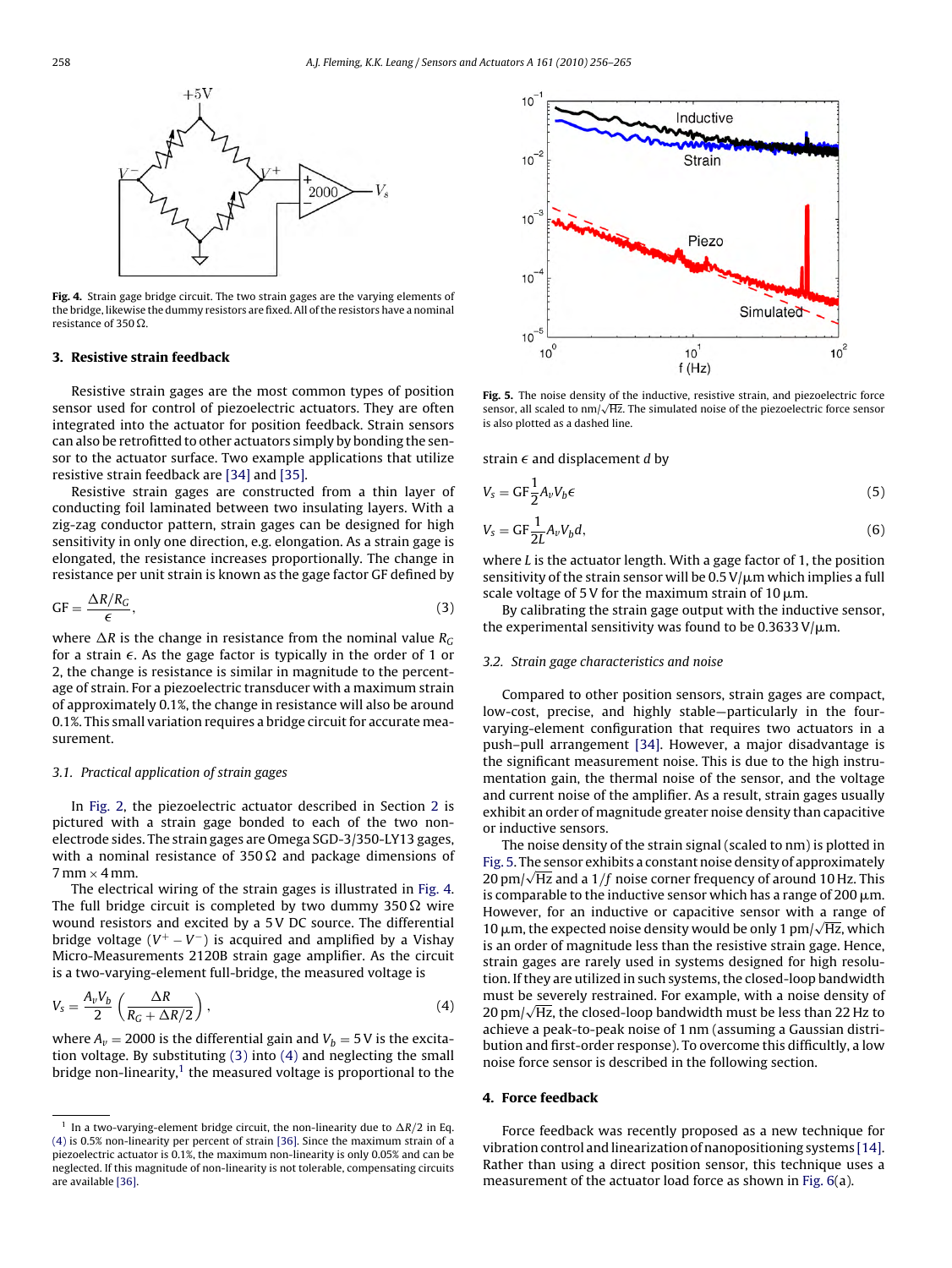<span id="page-3-0"></span>

**Fig. 6.** A piezoelectric actuator driving a load system (a). The mechanical equivalent diagram with a single-degree-of-freedom load system (b).

Although the load force  $F_s$  can be measured in a number of ways, in this application it is desirable to minimize the additional mass and compliance associated with the sensor. In such scenarios, piezoelectric transducers are an excellent choice. They provide high sensitivity and bandwidth with low noise at high frequencies. In [Fig. 2, a](#page-1-0) small Noliac CMAP06 stack actuator is glued to the end of the main actuator for use as a force sensor. Other types of piezoelectric force sensor include discrete plate sensors and integrated stack sensors [\[14\]. T](#page-8-0)he sensitivity and characteristics of piezoelectric force sensors are discussed in the following two subsections.

In Section [4.3,](#page-4-0) a simple model of the experimental system is derived. This is shown diagrammatically in Fig. 6. Although force feedback can be applied to a wide class of systems, the load system is modeled as a simple spring-mass system. Although this model is simple, it adequately represents the dominant dynamics exhibited by the experimental system and many other positioning systems. The extension to higher order systems is trivial and will be discussed in Section [5.1.](#page-6-0)

### 4.1. Piezoelectric actuator and sensor modeling

It has been shown previously that a piezoelectric actuator can be modeled as a force generator  $F_a$  and stiffness  $k_a$  [\[14\]. T](#page-8-0)his representation is shown in Fig. 6(b). The generated force and associated spring constant are

$$
F_a = d_{33}nk_aV_a, \qquad k_a = \frac{c^E A}{L}, \qquad (7)
$$

where  $d_{33}$  is the piezoelectric charge constant [\[11\],](#page-8-0) *n* is the number of layers,  $V_a$  is the applied voltage,  $c^E$  is Young's modulus of elasticity, A is the cross-sectional area, and L is the actuator length. The ratio of developed force to applied voltage is  $d_{33}nk_a$  (N/V, Newtons per Volt). In the following, this constant will be denoted as  $g_a$ , where

$$
F_a = g_a V_a, \quad \text{and} \quad g_a = d_{33} n k_a.
$$

Piezoelectric actuators can also be used as force sensors. If the transducer electrodes are left open-circuit or connected to a high-impedance buffer, the generated charge is deposited on the transducers internal capacitance. The open-circuit voltage of a piezoelectric force sensor is

$$
V_s = \frac{nd_{33}}{C} F_s,\tag{8}
$$



**Fig. 7.** The electrical model of a piezoelectric force sensor. The open-circuit voltage  $V_p$  is high-pass filtered by the transducer capacitance C and leakage resistance R. The current source  $i_n$  represents the current noise of a high-impedance buffer.

where C is the transducer capacitance defined by  $C = n\epsilon_T A/h$  and A, h and  $\epsilon_T$  are the area, layer thickness and dielectric permittivity under constant stress. The scaling factor between force and measured voltage is  $nd_{33}/C$  (V/N). In the following, this sensor constant will be denoted as  $g_s$ , where

$$
V_s = g_s F_s, \quad \text{and} \quad g_s = \frac{n d_{33}}{C}.
$$

# 4.2. Force sensor characteristics and noise

Due to the high mechanical stiffness of piezoelectric force sensors, thermal or Boltzmann noise is negligible compared to the electrical noise arising from interface electronics. As piezoelectric sensors have a capacitive source impedance, the noise density  $N_{V_s}(\omega)$  of the sensor voltage  $V_s$  is due primarily to the current noise  $i_n$  generated by the interface electronics. The equivalent electrical circuit of a piezoelectric sensor and high-impedance buffer is shown in Fig. 7. Neglecting the leakage resistance R, the noise density of the sensor voltage is

$$
N_{V_s}(\omega) = i_n \frac{1}{C\omega},\tag{10}
$$

where  $N_{V_s}$  and  $i_n$  are the noise densities of the sensor voltage and current noise, measured in Volts and  $A/\sqrt{Hz}$  respectively.

The experimentally measured noise density of the piezoelectric force sensor is plotted in [Fig. 5. T](#page-2-0)he predicted noise density is also plotted. The sensor has a capacitance is 30 nF, and the voltage buffer (OPA606) has a noise density of  $2 fA/\sqrt{Hz}$ .

In [Fig. 5](#page-2-0) the superior noise performance of the piezoelectric sensor is evident. The noise density is more than 2 orders of magnitude lesser than the strain and inductive sensors at 100 Hz. The noise density also continues to reduce at higher frequencies. However, at low-frequencies the noise of the piezoelectric force sensor will eventually surpass the other sensors. As the noise density is equivalent to an integrator excited by white noise, the measured voltage will drift around at low-frequencies. A time record that illustrates this behavior is plotted in [Fig. 8. T](#page-4-0)he large drift amplitude is clearly evident. Thus, although the piezoelectric force sensor generates less noise than the strain and inductive sensors at frequencies in the Hz range and above, it is inferior at frequencies below approximately 0.1 Hz.

In addition to noise, piezoelectric force sensors are also limited by dielectric leakage and finite buffer impedance at lowfrequencies. The induced voltage  $V_p$  shown in Fig. 7 is high-pass filtered by the internal transducer capacitance  $C$  and the leakage resistance R. The cut-off frequency is

$$
f_{hp} = \frac{1}{2\pi RC} Hz.
$$
\n(11)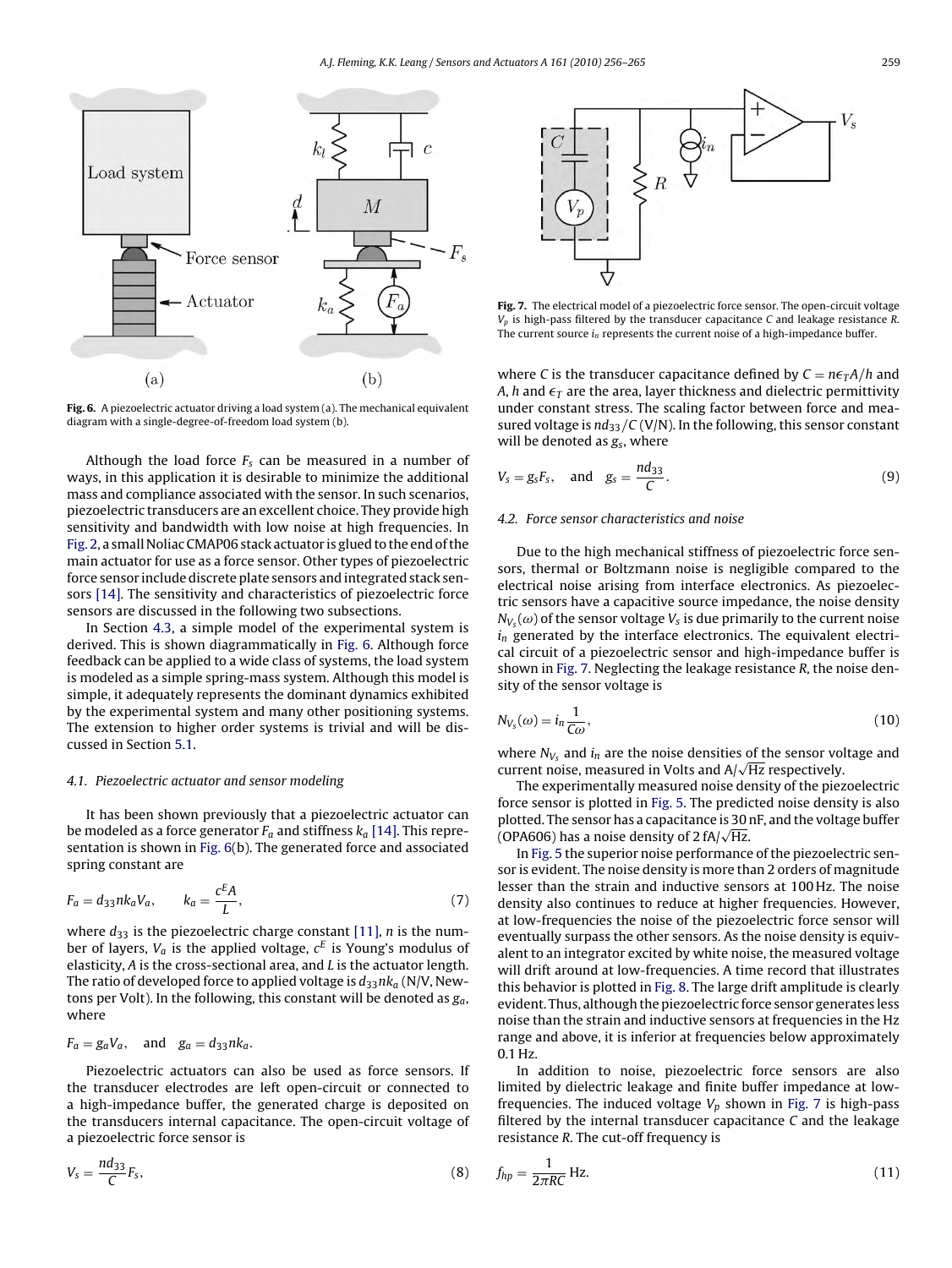<span id="page-4-0"></span>

**Fig. 8.** Low-frequency noise of a piezoelectric force sensor scaled to nanometers. The peak-to-peak noise over 220 s is 38 nm or 26 mV.

The buffer circuit used in this work has an input impedance of 100 M $\Omega$ , this results in a low-frequency cut-off of 0.05 Hz. To avoid a phase lead of more than 6◦, the piezoelectric force sensor cannot be used to measure frequencies less than 0.5 Hz.

#### 4.3. Mechanical dynamics

The simplified model of a single-degree-of-freedom positioning system is shown in [Fig. 6\(b](#page-3-0)). The model contains two components: the actuator, modeled as a force generator  $F_a$  and stiffness  $k_a$ ; and the load system, modeled as a mass M and stiffness  $k_l$  with damping c. The actuator mass is assumed to be negligible. The displacement of the load system d can be found by applying Newton's second law,

$$
M\ddot{d} = F_a - k_a d - k_l d - c\dot{d},\qquad(12)
$$

As the stiffness of the actuator and load act in parallel, the total stiffness k experienced by the load mass is  $k = k_a + k_l$ . The equation of motion is then

$$
M\ddot{d} + kd + c\dot{d} = F_a,\tag{13}
$$

and the transfer function from actuator force  $F_a$  to platform displacement d is

$$
\frac{d}{F_a} = \frac{1}{Ms^2 + cs + k}.
$$
\n(14)

Including the actuator gain, the transfer function from applied voltage to displacement can be written

$$
G_{dV_a} = \frac{d}{V_a} = \frac{g_a}{Ms^2 + cs + k} \tag{15}
$$

The load force  $F_s$  is also of interest, this can be related to the actuator force  $F_a$  by summing the forces acting on the force sensor,

$$
F_a = k_a d - F_s. \tag{16}
$$

This results in the following transfer function between the applied force  $F_a$  and measured force  $F_s$ ,

$$
\frac{F_s}{F_a} = 1 - k_a \frac{d}{F_a} \tag{17}
$$

$$
\frac{F_s}{F_a} = \frac{Ms^2 + cs + k_l}{Ms^2 + cs + k}.
$$
\n(18)

By including the actuator and sensor gains  $g_a$  and  $g_s$ , the system transfer function from the applied voltage to measured voltage can be found,

$$
G_{V_S V_a} = \frac{V_S}{V_a} = g_a g_s \frac{Ms^2 + cs + k_l}{Ms^2 + cs + k}.
$$
\n(19)



**Fig. 9.** Magnitude and phase response of  $F_s/F_a$  (17).

The relationship between the measured force and displacement can also be found by applying Newton's second law to the platform mass or by multiplying (18) and the inverse of (14). By including the force sensor gain, the measured voltage  $V_s$  is related to displacement by

$$
\frac{V_s}{d} = g_s(Ms^2 + cs + k_l). \tag{20}
$$

Thus, the displacement is proportional to force up until the frequency  $\omega_z = \sqrt{k_l/M}$ . The sensitivity is  $g_s k_l$  (V/m). At frequencies above  $\omega_z$ , the measured force is proportional to platform acceleration [\[14\].](#page-8-0)

### 4.4. System poles and zeros

This transfer function  $G_{V_S V_a}$  (19) consists of a pair of resonant poles and zeros at frequencies  $\omega_z$  and  $\omega_p$ ,

$$
\omega_z = \sqrt{\frac{k_l}{M}}, \quad \omega_p = \sqrt{\frac{k}{M}} = \sqrt{\frac{k_a + k_l}{M}}.
$$
\n(21)

The frequency of the system zeros will always be lower than the poles. This characteristic is shown in the frequency response of  $F_s/F_a$  in Fig. 9. For systems with multiple degrees-of-freedom, it can be shown that the zero-pole pattern repeats for each resonance mode. This is discussed in more detail in Section [5.1.](#page-6-0)

#### 4.5. Integral Force Feedback (IFF)

The feedback diagram of an integral force feedback controller is shown in Fig. 10. The loop consists of the plant  $G_{V_5V_a}$  and an integral



Fig. 10. The system  $G_{V_S V_a}$  controlled by an Integral Force Feedback (IFF) controller  $C(s) = \frac{\alpha}{s}$ .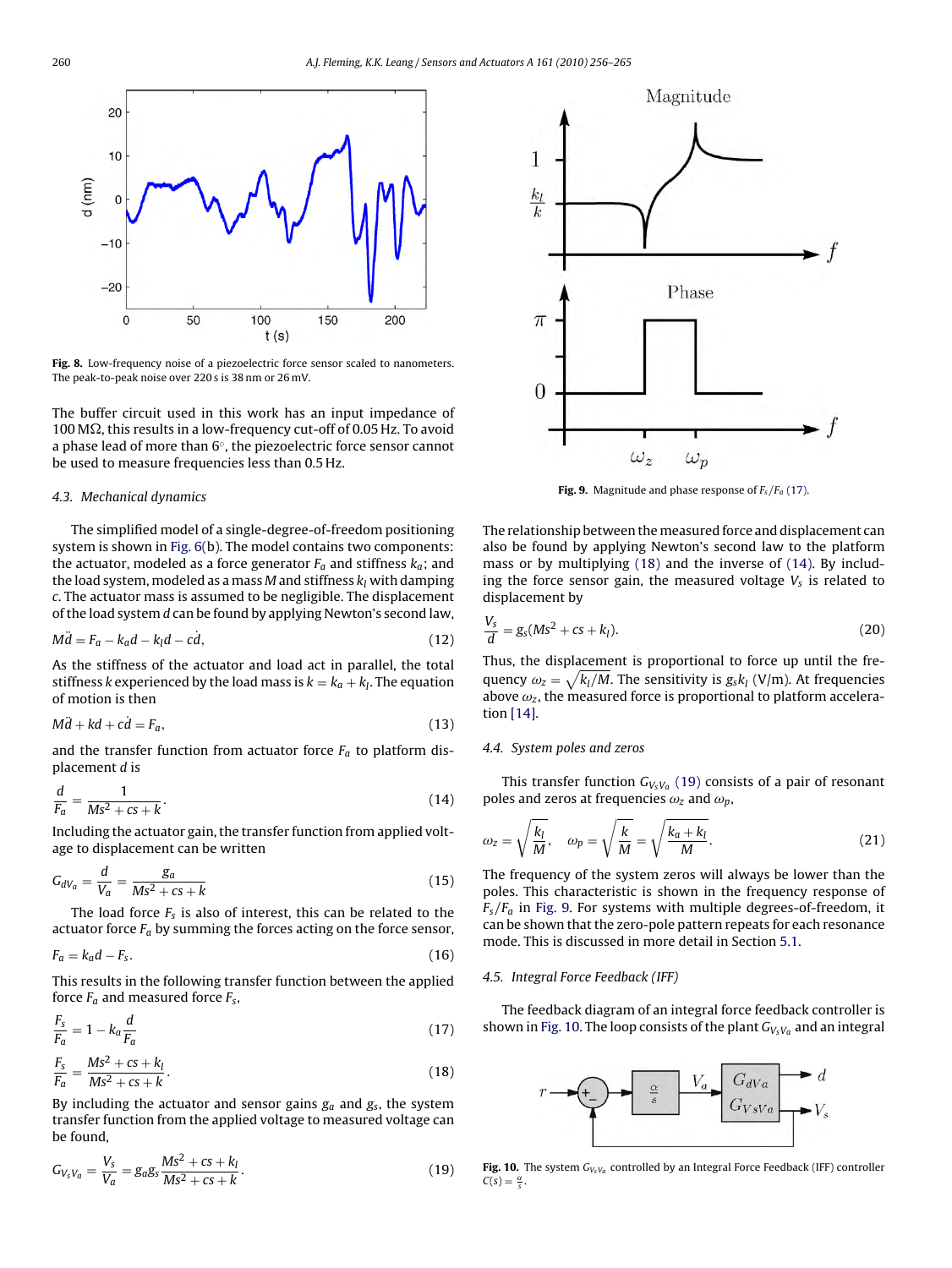<span id="page-5-0"></span>

**Fig. 11.** Dual sensor feedback loop that utilizes a strain gage measurement below 10 Hz and the piezoelectric force measurement above 10 Hz.

controller

$$
C(s) = \frac{\alpha}{s}.\tag{22}
$$

A key property of the system  $G_{V_sV_a}$  is that the phase response lies between 0◦ and 180◦. This is a general feature of flexible structures with a collocated actuator and force measurement [\[37\].](#page-8-0) Another unique property of such systems is that integral control can be applied directly. This is due to the phase characteristics of the loopgain. As the integral controller has a constant phase lag of 90◦, the total loop-gain phase (∠C(jω)G<sub>VsVa</sub>(jω)) lies between –90° and 90°. This implies that the closed-loop system has an infinite gain-margin and phase-margin of 90◦. The robustness and simplicity are two outstanding properties of systems with integral force feedback.

A solution for the optimal feedback gain  $\alpha$  for maximum damping has already been derived in reference [\[37\]. T](#page-8-0)hese results were adapted for the system considered here in reference [\[14\]. A](#page-8-0)ssuming the system damping is small, the optimal feedback gain  $\alpha^*$  is [\[14\]](#page-8-0)

$$
\alpha^* = \frac{\omega_p \sqrt{\omega_p/\omega_z}}{g_s g_a}.
$$
\n(23)

Additional expressions for the maximum closed-loop damping and pole locations can be found in reference [\[14\]. I](#page-8-0)n practice, where only an identified model may be available, the optimal gain  $\alpha^*$  can be found numerically from the root-locus [\[14\]. T](#page-8-0)his approach is taken in Section [6.](#page-7-0)

The closed-loop transfer functions from the reference voltage to the displacement and measured force,  $G_{dr}$  and  $G_{V_{\mathrm{s}}r}$ , are

$$
\widehat{G_{dr}} = \frac{CG_{dV_a}}{1 + CG_{V_sV_a}}.\tag{24}
$$

$$
\widehat{G_{V_s r}} = \frac{CG_{V_s V_a}}{1 + CG_{V_s V_a}}.\tag{25}
$$

With integral force feedback the position is regulated indirectly by controlling the load force  $F_s$ . The closed-loop position sensitivity can be determined from (24) to be  $1/g_s k_l$  (m/V).

#### **5. Strain and force feedback**

In Section [3](#page-2-0) resistive strain gages were discussed as a method for position control of piezoelectric actuators. It was concluded that strain gages are too noisy for high-bandwidth positioning applications. In contrast, piezoelectric force sensors have excellent noise performance at frequencies in the Hz range and above. In addition, the use of a force sensor results in a system that can be easily controlled with excellent bandwidth and stability margins.

To overcome the low-frequency noise and phase-lead exhibited by the piezoelectric sensor, the strain gage can be utilized as a complementary sensor. Such an arrangement is illustrated in Fig. 11. This control loop is similar to [Fig. 10](#page-4-0) except for the additional complementary filters  $F_H$  and  $F_L$ . These complementary filters substitute the displacement measurement  $d$  for  $V_s$  at frequencies below the crossover frequency  $f_c$ . As the force measurement contains a parasitic high-pass filter at 0.05 Hz,  $f_c$  is chosen to be 10 Hz. At this frequency the phase error of the force sensor is less than 0.5◦. The simplest choice of complementary filters are

$$
F_H = g_H \frac{s}{s + 2\pi f_c} \quad \text{and} \quad F_L = g_L \frac{2\pi f_c}{s + 2\pi f_c}.
$$
 (26)

where  $g_H$  and  $g_L$  are the gains used to equate the sensitivity of d and  $V_s$ . In practice, it is convenient to choose  $g_H$  and  $g_L$  so that the sensitivity from  $V_a$  to each sensor signal is unity. This approach is taken in the experimental results.

If the gains  $g_H$  and  $g_L$  are included in  $G_{VsV_a}$  and  $G_{dV_a}$ , respectively, the closed-loop response  $G_{dr}$  is

$$
\widehat{G_{dr}} = \frac{G_{dV_a}C}{1 + CG_{V_sV_a}}.\tag{27}
$$

As this control loop is unconditionally stable, there is no restriction on the controller gain. However,  $\alpha$  was chosen in the



**Fig. 12.** The experimental open- and closed-loop frequency responses (dashed and solid line). The open-loop responses are measured from the amplifier input to the inductive sensor output and force sensor voltage. The closed-loop responses are measured from the reference voltage to the same outputs. The simulated closed-loop response is also plotted (dotted line).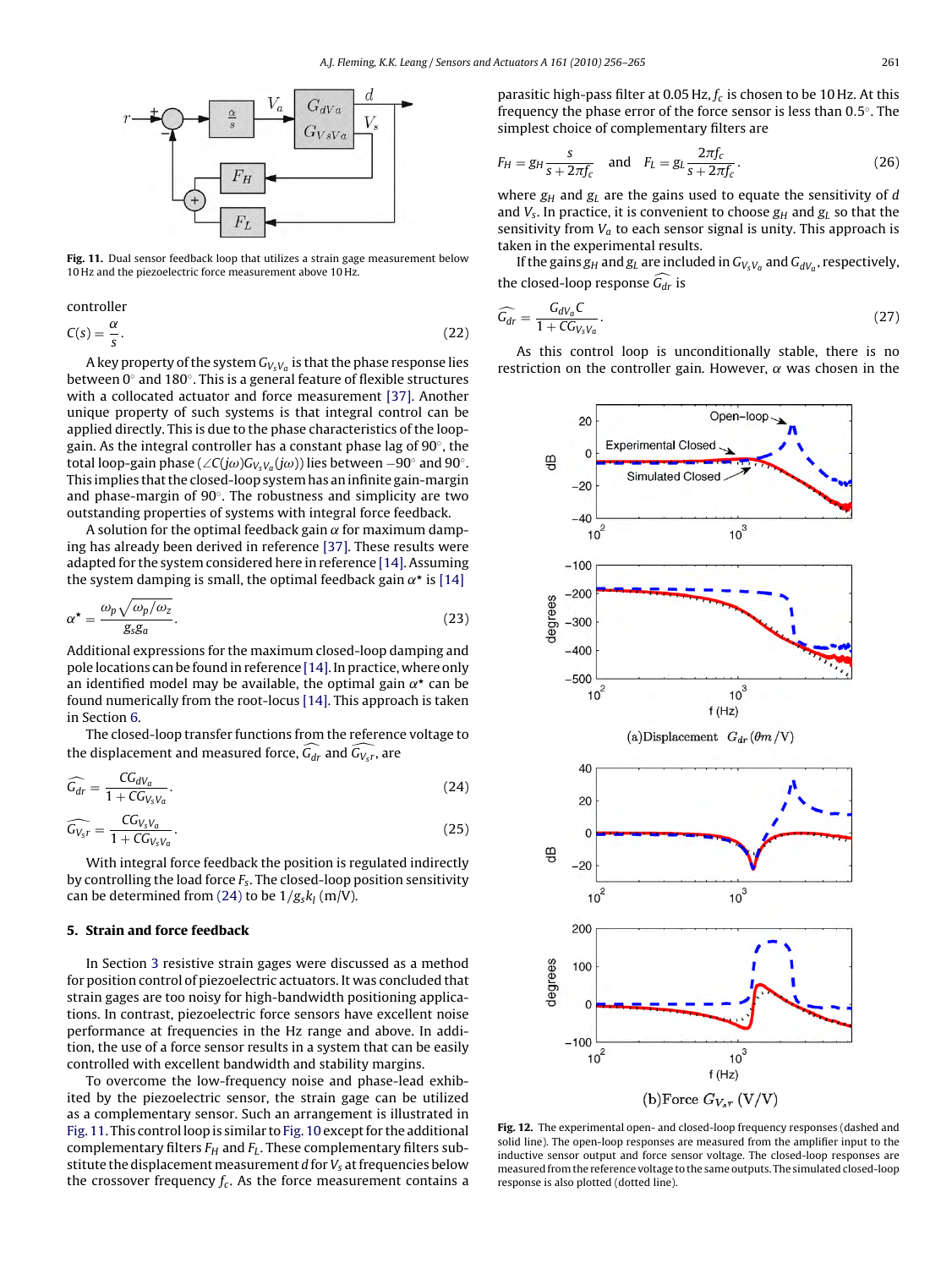<span id="page-6-0"></span>

**Fig. 13.** Root-locus of the closed-loop poles. The optimal gain of  $\alpha = 7700$  corresponds to a damping ratio of 0.557.

previous section to provide optimal damping performance, this value should be retained. Further increases in  $\alpha$  are not productive as the disturbance rejection at the resonance frequency will degrade.

As the piezoelectric sensor noise is negligible compared to the strain gage, and the crossover frequency  $f_c$  is significantly less than the closed-loop bandwidth, the closed-loop position noise density of the dual sensor controller can be approximated by

$$
\widehat{N}_d(\omega) = \left| F_L(j\omega) \right| N_d(\omega),\tag{28}
$$

where  $\widehat{N_d}$  is the closed-loop noise density and  $N_d(\omega)$  is the noise density of the strain gage scaled to meters. Advantageously, the strain signal is filtered by  $F<sub>L</sub>$  which has a much lower bandwidth than the complimentary sensitivity function, hence a large saving in position noise is realized.

If we assume that  $N_d(\omega)$  is a constant  $N_d$ , the standard deviation  $\sigma$  (RMS value) of the positioning noise is

$$
\sigma = N_d \sqrt{3.14 f_c},\tag{29}
$$

where the factor 3.14 is the effective noise bandwidth for a first order system. For the strain gages discussed in Section [3.2,](#page-2-0) the noise density is approximately  $20 \text{ pm} / \sqrt{\text{Hz}}$ , this implies a positioning noise of 0.11 nm RMS for a bandwidth of 10 Hz, and a  $6\sigma$  peak-to-peak noise of approximately 0.67 nm. It is important to note that this calculation only considers sensor-induced noise and also assumes a Gaussian distribution. Hence the calculation is approximate but useful as an indication of closed-loop noise under controlled conditions.

### 5.1. Higher order modes

So far, only a single-degree-of-freedom system has been considered. Although this is appropriate for modeling the first resonance mode, it does not capture the higher order modes that occur in distributed mechanical systems. However, such higher order modes are not problematic as they do not disturb the zero-pole ordering of the transfer function from applied actuator voltage to the measured force.

In reference [\[38\]](#page-8-0) it is shown that the transfer function of a generalized mechanical system with a discrete piezoelectric transducer and collocated force sensor is guaranteed to exhibit zero-pole ordering. That is, the transfer function  $G_{V_sV_a}$  will always exhibit zero-pole ordering. As the zero-pole ordering of the system is guaranteed, it follows that the controller discussed in Section [4.5](#page-4-0)



**Fig. 14.** A two channel controller board containing high-impedance buffers, complementary filters, and two force feedback controllers.

will also guarantee the stability of systems with multiple modes. The zero-pole ordering of an experimental system with multiple modes, and its successful control using integral force feedback was reported in reference [\[14\].](#page-8-0)



**Fig. 15.** The open- and closed-loop response to a 600 nm peak-to-peak 130 Hz triangle wave. The RMS deviation-from-linear over a half period was 10 nm RMS in open-loop and 1.9 nm RMS in closed-loop. The maximum peak-to-peak error over 90% of a half period was 45 nm in open-loop (a) and 6.7 nm in closed-loop (b).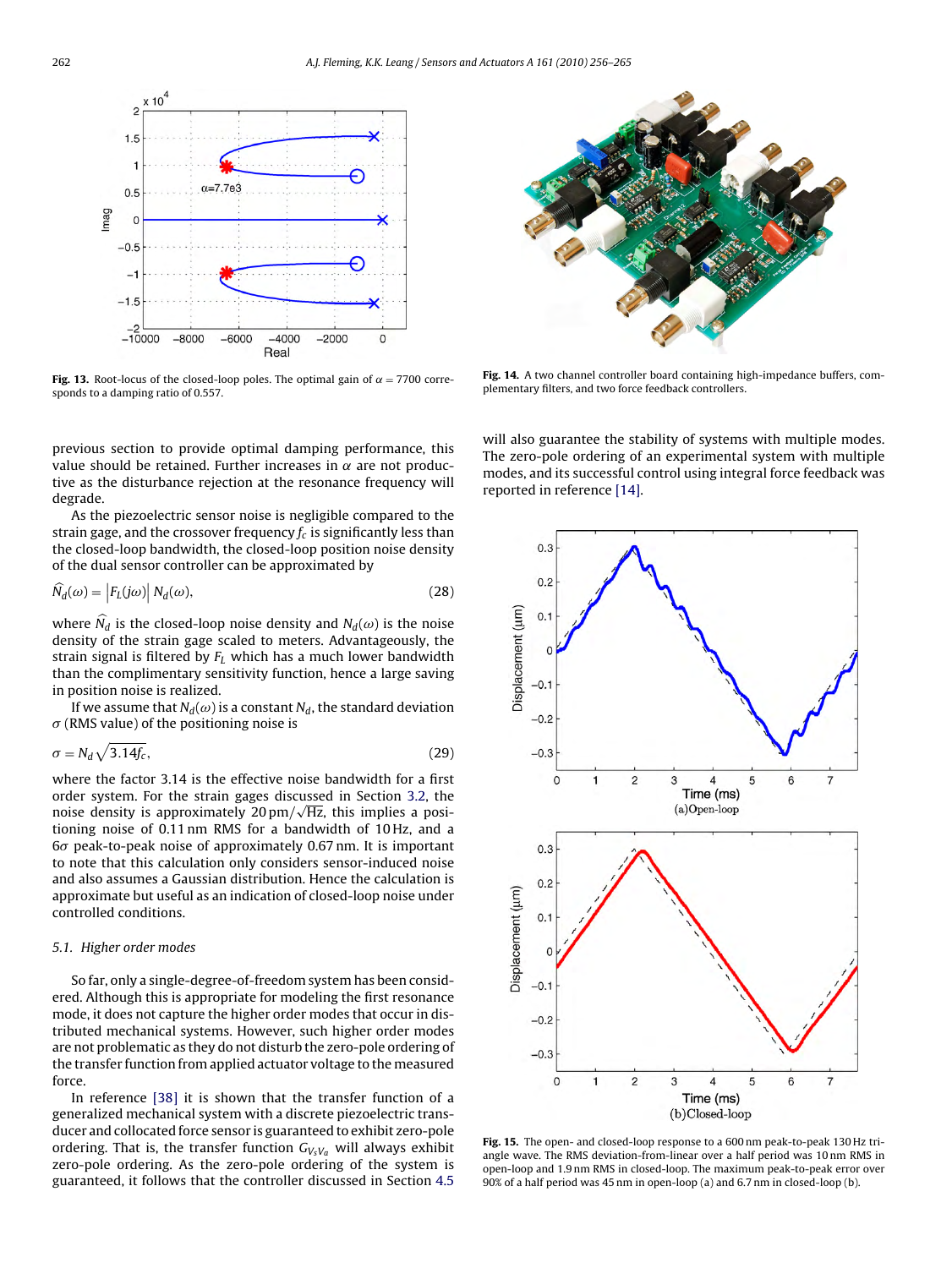<span id="page-7-0"></span>

**Fig. 16.** The open- and closed-loop response of the system to a 10 Hz sine-wave ramped from 0 to 150 V peak-to-peak. The maximum error due to hysteresis is reduced from 460 nm (8.5%) in open-loop (a) to 25 nm (0.46%) in closed-loop (b).

#### **6. Experimental results**

As the integral force feedback controller has only one parameter, an approximately optimal gain can be found from only frequency response data. However, to plot the closed-loop pole locations and find a numerically optimal gain, a model is required. For this purpose, a second-order single-input two-output model was procured using the frequency domain subspace technique $2$ [\[39\].](#page-8-0) The openloop data used to procure the model is plotted in [Fig. 12.](#page-5-0)

The root-locus of the closed-loop system is plotted in [Fig. 13.](#page-6-0) The optimal gain was found numerically to be  $\alpha = 7700$ . With this gain, the controller was implemented on an electronics board designed to implement all of the functions required by a force feedback system.3 This includes a high-impedance buffer for the force sensor, the complementary filters, and the controller transfer function [\(Fig. 14\).](#page-6-0)

The experimental closed-loop frequency responses are plotted in [Fig. 12.](#page-5-0) The closed-loop responses exhibit excellent damping performance (-33 dB) and a closed-loop positioning bandwidth of 1.8 kHz. This is exceptional considering that the open-loop resonance frequency is 2.4 kHz. Also plotted are the simulated closed-loop frequency responses which closely agree with experimental results.

In [Fig. 15](#page-6-0) the time domain performance of the force feedback controller is demonstrated by comparing the open- and closedloop responses to a 130 Hz triangle wave. The controller effectively eliminates oscillation and reduces the deviation-from-linear from 45 nm in open-loop to 6.7 nm in closed-loop. The tracking-lag was not included in the error calculation as this is eliminated in practical applications by a phase-lead in either the applied reference, or the recorded data. If real-time elimination of tracking-lag is required, an additional feedforward controller is required [\[20,21\].](#page-8-0)

Due to the integral tracking action and wide feedback bandwidth, the controller is also effective at reducing dynamic hysteresis. In Fig. 16, the 8.5% error due to hysteresis in openloop is reduced to 0.46% in closed-loop. It is also of interest to examine the closed-loop response to creep non-linearity. As the control-loop-gain at frequencies where creep occurs is extremely large, the open-loop error of 9.7% after 50 s is no longer measurable in closed-loop. If the piezoelectric force sensor was used alone without a strain gage, as in [\[14\], t](#page-8-0)here would be no feedback at low-frequencies and the performance in respect to creep and



**Fig. 17.** The creep behavior exhibited by the actuator in open-loop (dashed line) and closed-loop (solid line). The input was a 196 V square with a period of 100 s. In open-loop, the error due to creep was 560 nm peak-to-peak or 9.7% of the peak-topeak displacement. Due to the high control gain at low-frequencies, creep was not detectable in closed-loop.

low-frequency hysteresis would resemble the open-loop response (Fig. 17).

# **7. Conclusions**

This paper presents a new low-cost sensing and feedback scheme for reduction of creep, hysteresis and vibration in piezoelectric actuated systems. The technique of strain and force feedback utilizes a resistive strain gage and piezoelectric force sensor to measure displacement. A benefit of piezoelectric sensors is that they exhibit extremely low noise at frequencies in the Hz range and above. However, below 1 Hz, dielectric leakage introduces phase-lead, and current noise results in slow random drift. To eliminate these low-frequency errors, the strain gage signal is substituted at low frequencies. The strain gage and piezoelectric sensor signals are combined into a displacement estimate with a pair of first-order complementary filters. The resulting signal exhibits the low noise of a piezoelectric sensor and the stability of a resistive strain gage.

In addition to low noise, another benefit of the piezoelectric force sensor is the zero-pole ordering of the transfer function from applied actuator voltage to measured force. This allows a simple integral controller to provide excellent tracking and damping performance with guaranteed stability.

<sup>2</sup> A Matlab implementation of this algorithm is freely available by contacting the author.

<sup>&</sup>lt;sup>3</sup> Circuit diagrams can be obtained by contacting the author.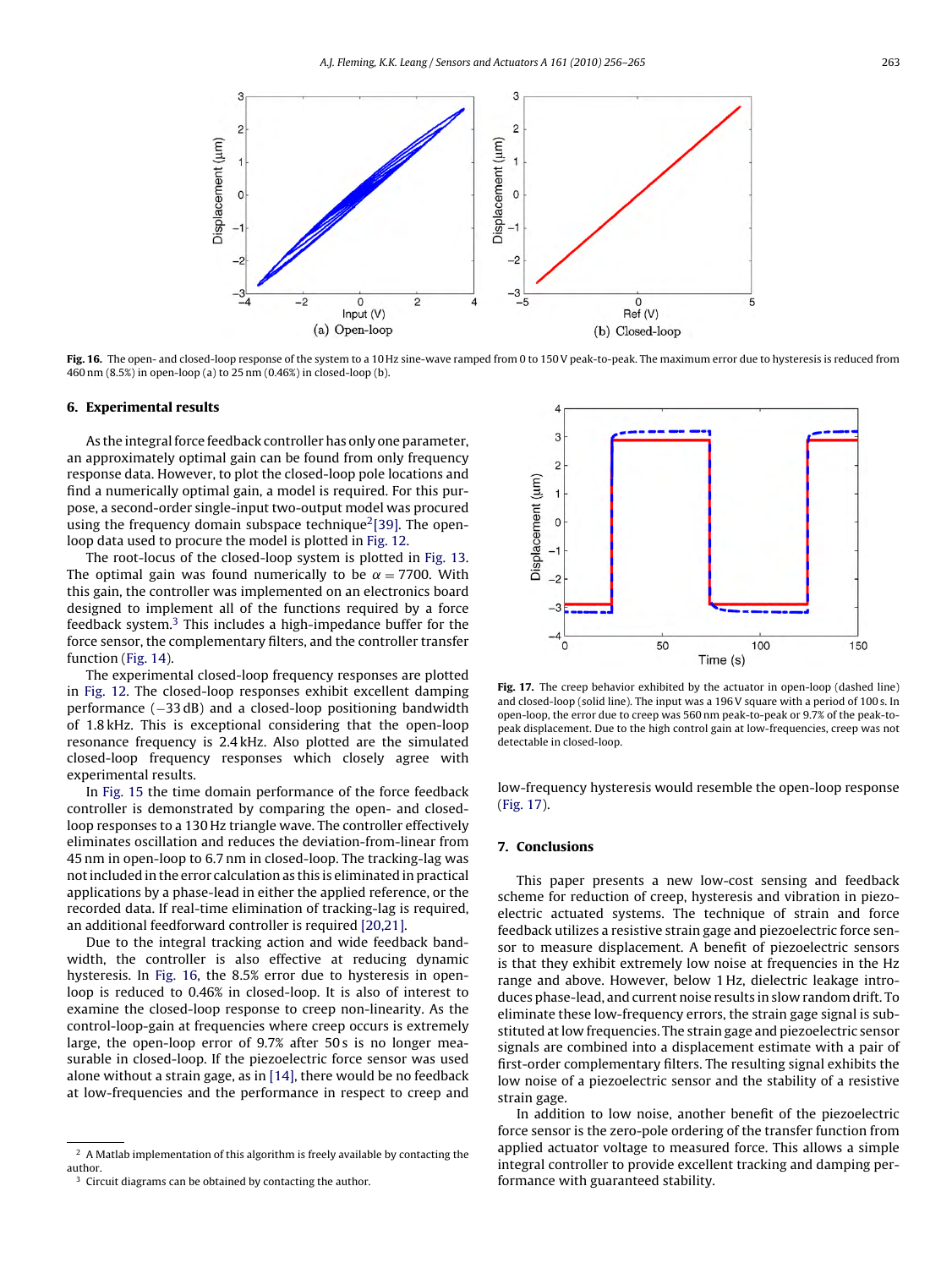<span id="page-8-0"></span>The proposed technique of strain and force feedback was demonstrated on a high-speed nanopositioning platform. Due to simplicity, the controller was easily implemented with an analog circuit. The closed-loop frequency response demonstrated a 33 dB damping of the resonance peak and a closed-loop bandwidth of 1.8 kHz which is close to the open-loop resonance frequency of 2.4 kHz. In the time domain, excellent tracking of a 130 Hz triangle wave was achieved and hysteresis was reduced from 8.5% to 0.46% at 10 Hz. Although the strain gage contributes the majority of closed-loop positioning noise, the bandwidth of this signal is only 10 Hz. This resulted in a closed-loop noise of approximately 0.67 nm peak-to-peak which is 0.0067% of the 10 $\mu$ m range.

Due to the low-cost of strain gages and piezoelectric sensors, and the simplicity of implementation, these results were achieved at a fractional cost of a traditional inductive or capacitive displacement sensor. Future work involves the inclusion of a feedforward controller to extend the bandwidth beyond the first resonance frequency.

#### **Acknowledgements**

This research was supported by the Australian Research Council (DP0666620) and in part by the Nevada NASA Space Grant Consortium. Authors also gratefully acknowledge Brian J. Kenton University of Nevada, Reno, for designing the nanopositioning system shown in [Fig. 1.](#page-1-0) Experiments were performed at the Electroactive Systems and Controls (EASY) Laboratory , University of Nevada, Reno.

#### **References**

- [1] A. Ferreira, C. Mavroidis, Virtual reality and haptics for nanorobotics, IEEE Robotics and Automation Magazine 13 (3) (2006) 78–92.
- [2] A.A. Tseng, S. Jou, A. Notargiacomo, T.P. Chen, Recent developments in tip-based nanofabrication and its roadmap, Journal of Nanoscience and Nanotechnology 8 (5) (2008) 2167–2186.
- [3] A.A. Tseng (Ed.), Nanofabrication: Fundamentals and Applications, World Scientific, 2008.
- [4] H.C. Liaw, B. Shirinzadeh, J. Smith, Sliding-mode enhanced adaptive motion tracking control of piezoelectric actuation systems for micro/nano manipulation, IEEE Transactions on Control Systems Technology 16 (4) (2008) 826–833.
- [5] Z. Wang, L. Chen, L. Sun, An integrated parallel micromanipulator with flexure hinges for optical fiber alignment, in: Proceedings of the IEEE International Conference on Mechatronics and Automation, Harbin, China, 2007, pp. 2530–2534.
- [6] B. Potsaid, J.T. Wen, M. Unrath, D. Watt, M. Alpay, High performance motion tracking control for electronic manufacturing, Journal of Dynamic Systems, Measurement, and Control 129 (2007) 767–776.
- [7] S. Devasia, E. Eleftheriou, S.O.R. Moheimani, A survey of control issues in nanopositioning, IEEE Transactions on Control Systems Technology 15 (5) (2007) 802–823.
- [8] S.M. Salapaka, M.V. Salapaka, Scanning probe microscopy, IEEE Control Systems Magazine 28 (2) (2008) 65–83.
- [9] D.Y. Abramovitch, S.B. Andersson, L.Y. Pao, G. Schitter, A tutorial on the mechanisms, dynamics, and control of atomic force microscopes, in: Proceedings of the American Control Conference, New York City, NY, 2007, pp. 3488–3502.
- [10] E. Meyer, H.J. Hug, R. Bennewitz, Scanning Probe Microscopy. The Lab on a Tip, Springer-Verlag, Heidelberg, Germany, 2004.
- [11] H.J.M.T.A. Adriaens, W.L. de Koning, R. Banning, Modeling piezoelectric actuators, IEEE/ASME Transactions on Mechatronics 5 (4) (2000) 331–341.
- [12] K.K. Leang, S. Devasia, Feedback-linearized inverse feedforward for creep, hysteresis, and vibration compensation in AFM piezoactuators, IEEE Transactions on Control Systems Technology 15 (5) (2007) 927–935.
- [13] D. Croft, G. Shed, S. Devasia, Creep, hysteresis, and vibration compensation for piezoactuators: atomic force microscopy application, ASME Journal of Dynamic Systems, Measures, and Control 123 (2001) 35–43.
- [14] A.J. Fleming, Nanopositioning system with force feedback for highperformance tracking and vibration control, IEEE Transactions on Mechatronics 15 (3) (2010) 433–447.
- [15] D.Y. Abramovitch, S. Hoen, R. Workman, Semi-automatic tuning of PID gains for atomic force microscopes, in: Proceedings of the American Control Conference, Seattle, WA, 2008, pp. 2684–2689.
- [16] A.J. Fleming, S.O.R. Moheimani, Sensorless vibration suppression and scan compensation for piezoelectric tube nanopositioners, IEEE Transactions on Control Systems Technology 14 (1) (2006) 33–44.
- [17] S.S. Aphale, B. Bhikkaji, S.O.R. Moheimani, Minimizing scanning errors in piezoelectric stack-actuated nanopositioning platforms, IEEE Transactions on Nanotechnology 7 (1) (2008) 79–90.
- [18] A.J. Fleming, S.S. Aphale, S.O.R. Moheimani, A new method for robust damping and tracking control of scanning probe microscope positioning stages, IEEE Transactions on Nanotechnology, in press, [doi:10.1109/TNANO.2009.2032418](http://dx.doi.org/10.1109/TNANO.2009.2032418).
- [19] A. Sebastian, A. Pantazi, S.O.R. Moheimani, H. Pozidis, E. Eleftheriou, A self servo writing scheme for a MEMS storage device with sub-nanometer precision, in: Proceedings of the IFAC World Congress, Seoul, Korea, 2008, pp. 9241–9247.
- [20] S. Devasia, Review of feedforward approaches for nano precision positioning in high speed SPM operation, in: Proceedings of the IFAC World Congress, Seoul, Korea, 2008, pp. 9221–9229.
- [21] K.K. Leang, Q. Zou, S. Devasia, Feedforward control of piezoactuators in atomic force microscope systems, Control Systems Magazine 29 (1) (2009) 70–82.
- [22] R. Changhai, S. Lining, Hysteresis and creep compensation for piezoelectric actuator in open-loop operation, Sensors and Actuators A 122 (1) (2005) 124–130.
- [23] H. Janocha, K. Kuhnen, Real-time compensation of hysteresis and creep in piezoelectric actuators, Sensors and Actuators A 79 (2) (1999) 83–89.
- [24] J.A. Butterworth, L.Y. Pao, D.Y. Abramovitch, A comparison of control architectures for atomic force microscopes, Asian Journal of Control 11 (2) (2009) 175–181.
- [25] S. Devasia, Should model-based inverse inputs be used as feedforward under plant uncertainty? IEEE Transactions on Automatic Control 47 (11) (2002) 1865–1871.
- [26] K. Kim, Q. Zou, Model-less inversion-based iterative control for output tracking: piezo actuator example, in: Proceedings of the American Control Conference, Seattle, WA, 2008, pp. 2710–2715.
- [27] Y. Li, J. Bechhoefer, Feedforward control of a piezoelectric flexure stage for AFM, in: Proceedings of the American Control Conference, Seattle, WA, 2008, pp. 2703–2709.
- [28] S. Bashash, N. Jalili, Robust adaptive control of coupled parallel piezo-flexural nanopositioning stages, IEEE/ASME Transactions on Mechatronics 14 (1) (2009)  $11 - 20$
- [29] Y. Shan, K.K. Leang, Repetitive control with Prandtl-Ishlinskii hysteresis inverse for piezo-based nanopositioning, in: American Control Conference, St. Louis, MO, 2009.
- [30] T. Ando, N. Kodera, T. Uchihashi, A. Miyagi, R. Nakakita, H. Yamashita, K. Matada, High-speed atomic force microscopy for capturing dynamic behavior of protein molecules at work, e-Journal of Surface Science and Nanotechnology 3 (2005) 384–392.
- [31] G. Schitter, K.J. Åström, B.E. DeMartini, P.J. Thurner, K.L. Turner, P.K. Hansma, Design and modeling of a high-speed AFM-scanner, IEEE Transactions on Control Systems Technology 15 (5) (2007) 906–915.
- [32] A.D.L. Humphris, M.J. Miles, J.K. Hobbs, A mechanical microscope: high-speed atomic force microscopy, Applied Physics Letters 86 (2005), 034106(1–3).
- [33] M.J. Rost, L. Crama, P. Schakel, E. van Tol, G.B.E.M. van Velzen-Williams, C.F. Overgauw, H. ter Horst, H. Dekker, B. Okhuijsen, M. Seynen, A. Vijftigschild, P. Han, A.J. Katan, K. Schoots, R. Schumm, W. van Loo, T.H. Oosterkamp, J.W.M. Frenken, Scanning probe microscopes go video rate and beyond, Review of Scientific Instruments 76 (5) (2005), 053710(1–9).
- [34] G. Schitter, P.J. Thurner, P.K. Hansma, Design and input-shaping control of a novel scanner for high-speed atomic force microscopy, Mechatronics 18 (5–6) (2008) 282–288.
- [35] W. Dong, L.N. Sun, Z.J. Du, Design of a precision compliant parallel positioner driven by dual piezoelectric actuators, Sensors and Actuators A 135 (1) (2007) 250–256.
- [36] W. Kester, Sensor Signal Conditioning, Analog Devices, 2002.
- [37] A. Preumont, Mechatronics, Dynamics of Electromechanical and Piezoelectric Systems, Springer, 2006.
- [38] A. Preumont, B. de Marneffe, A. Deraemaeker, F. Bossens, The damping of a truss structure with a piezoelectric transducer, Computers and Structures 86 (2007) 227–239.
- [39] T. McKelvey, H. Akcay, L. Ljung, Subspace-based multivariable system identification from frequency response data, IEEE Transactions on Automatic Control 41 (7) (1996) 960–978.

# **Biographies**

**Andrew J. Fleming** was born in Dingwall, Scotland in 1977. He graduated from The University of Newcastle, Australia (Callaghan campus) with a Bachelor of Electrical Engineering in 2000 and PhD in 2004. Dr. Fleming is presently an Australian Research Council fellow stationed at the School of Electrical Engineering and Computer Science, The University of Newcastle, Australia. His research includes nanopositioning, high-speed scanning probe microscopy, micro-cantilever sensors, and sensor-less control of sound and vibration. In 2007, Dr. Fleming was awarded the University of Newcastle Vice-Chancellors Award for Researcher of the Year. Also in 2007, Dr. Fleming was co-recipient of the IEEE Control Systems Society Outstanding Paper Award for research published in the IEEE Transactions on Control Systems Technology. Dr. Fleming is an Associate Editor of Advances in Acoustics and Vibration. He is the co-author of two books, several patent applications and more than 80 Journal and Conference papers.